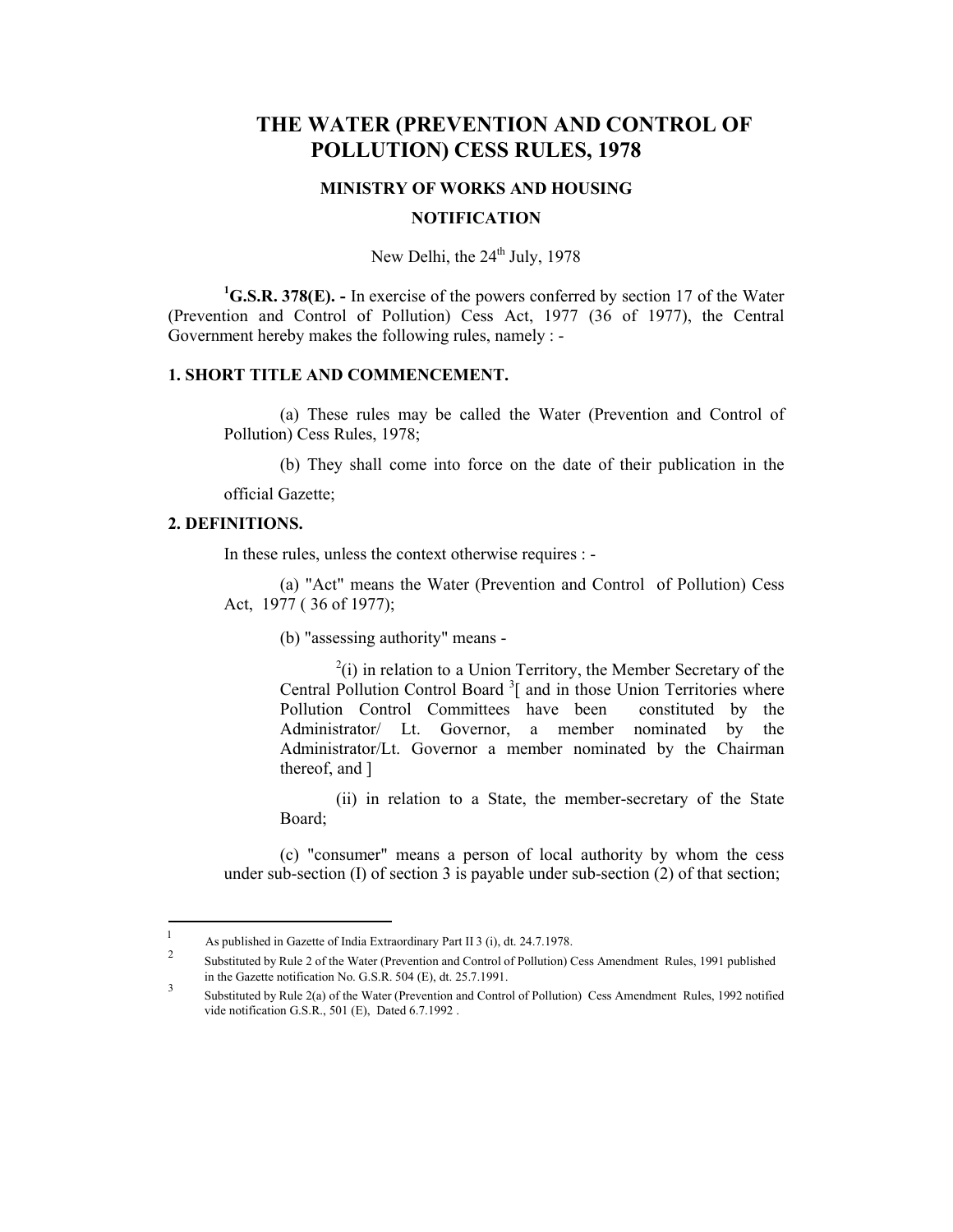- (d) "form" means a form annexed to these rules;
- (e) "section" means a section of the Act'

(f) "State Government" , in relation to a Union Territory, means the Administrator thereof appointed under article 239 of the Constitution.

### **3**. **STANDARDS OF THE METERS AND PLACES WHERE THEY ARE TO BE AFFIXED.**

(I) For the purposes of measuring and recording the quantity of water reconsumed, every consumer shall affix water meters, venturi meters or Orifice meters with integrators and recorders in conformity with the standards laid down by the Indian Standards Institution and where no standards have been laid down by that institution in conformity with such standards as may be specified by the Board.

(2) Whenever the meters referred to in sub-section (1) are not available, the consumer shall install Vee notches or rectangular, notches with indicators and records or pressure gauges and pumping installations, after obtaining the permission of the assessing authority.

(3) Every consumer shall provide a separate meter for assessing the quantity of water used for each of the four purposes mentioned in column (1) of Schedule II to the Act.

(4) The meters shall be affixed at the entrance of the water supply connections within the premises of the consumer or at any other place to be approved by the assessing authority, so that such meters are easily accessible for inspection and maintenance and for other purposes of the Act :

Provided that the place where the meter is affixed shall, in no case be at a point before which water has been tapped by the consumer for utilisation for any purpose whatsoever.

### **4**. **FURNISHING OF RETURNS.**

 $\overline{a}$ 

 $1/(1)$  Every consumer shall furnish on or before the 5<sup>th</sup> of every calendar month, to the assessing authority, a return in Form 1 showing the quantity of water consumed in the previous month.]

 $^{2}$ [(2) If the Consumer fails to submit the return as specified in sub-rule (1) the assessing authority or the officer authorised in this regard shall issue a notice in Form IA.]

<sup>1</sup> Renumbered by Rule 2 of the Water (Prevention and Control of Pollution) Cess Amendment Rules, 1992, G.S.R. 311 (E), dated 28.2.1992.

<sup>&</sup>lt;sup>2</sup> Ins. By G.S.R. 311(E), dt. 28.2.1992, published in Gazette of India Extraordinary Part 3 (i), dt.5.3.1992.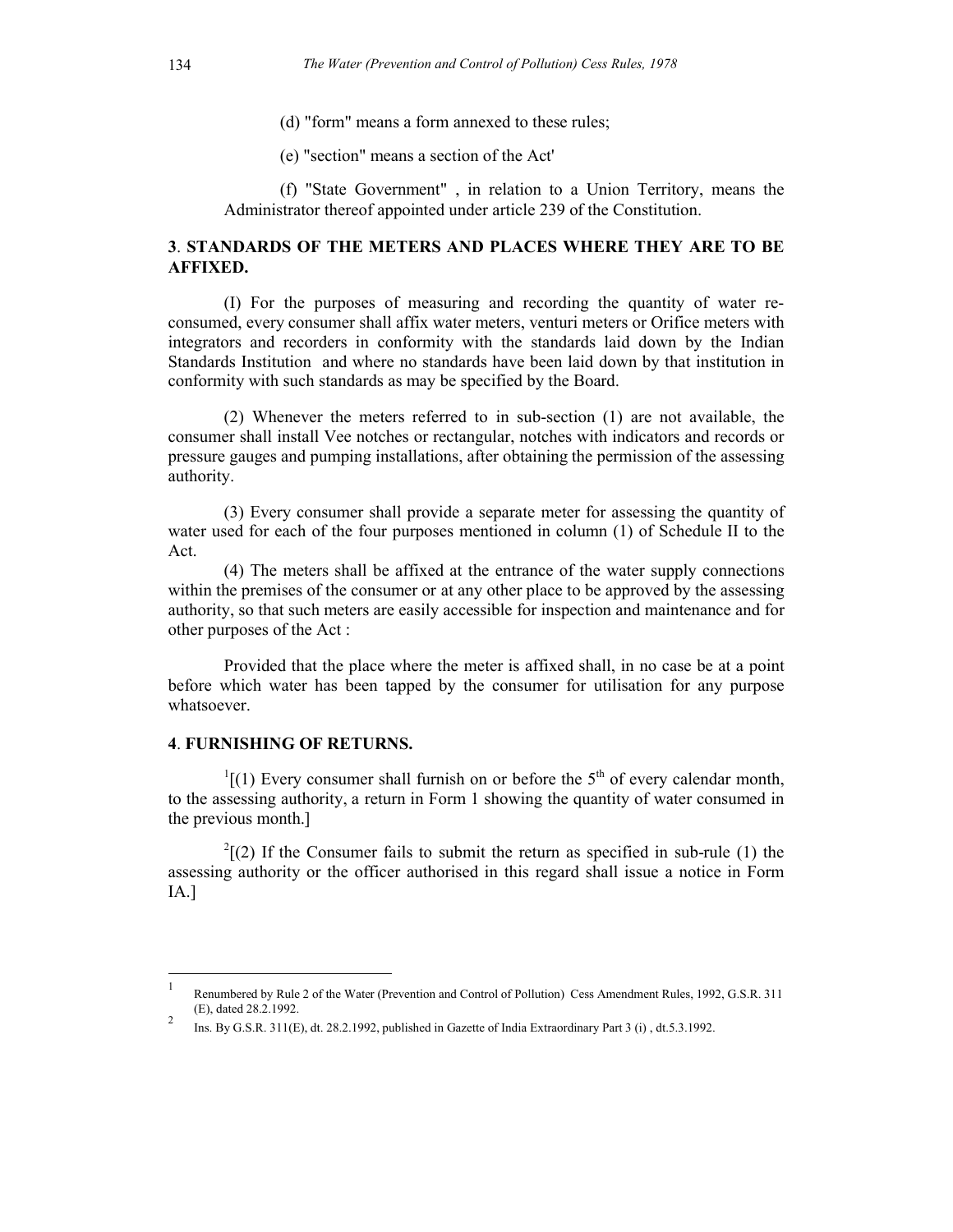### **5**. **MANNER OF PAYMENT OF THE CESS TO THE CENTRAL GOVERN-MENT AND THE TIME WITHIN WHICH IT SHALL BE PAID.**

(1) Every State Government shall remit to the Central Government, the amount of cess collected from the consumer before the  $10<sup>th</sup>$  day of the calendar month succeeding the month in which it is collected from the consumer.

(2) The amount of cess referred to in sub-rule (1) shall be remitted to the Central Government in the form of a bank draft in favour of the Pay and Accounts Officer, Ministry of Works and Housing, New Delhi in whose books of accounts, the receipt would be adjusted finally.

(3) On receiving the bank draft, the Ministry of Works and Housing shall remit through a Challan into the Reserved Bank of India, New Delhi, for the purpose of crediting under relevant Major Head.

#### **6. REBATE.**

 $\overline{a}$ 

Where a consumer installs any plant for the treatment of sewage or trade effluent, such consumer shall be entitled to the rebate under section 7 on and from the expiry of fifteen days from the date on which such plant is successfully commissioned and so long as it functions successfully.

<sup>1</sup>[Provided that a consumer shall not be entitled to the rebate if he;

(a) Consumes water in excess of the maximum quantity specified in column (4) of the First Schedule appended to these rules for the category of industries specified in the corresponding entry in column (3) relating to the specified industry given in column (2) thereto, or

(b) Fails to comply with any of the provisions of section 25 of the Water (Prevention and Control of Pollution) Act, 1974 ( 6 of 1974) or any of the standards laid down by the Central Govt. under the Environment (Protection) Act, 1986 ( 29 of 1986).]

## **2 [6A COLLECTION BY STATES/UNION TERRITORIES.**

The Cess Collecting Authority of the State/Union Territory shall furnish a statement with the Central Government before the  $10<sup>th</sup>$  day of the calendar month of January, April, July and October showing assessment of cess of specified industries, its collection and arrears.]

<sup>1</sup> Added by Rule 3 of the Water (Prevention and Control of Pollution) Cess Amendment Rules, 1992 G.S.R. 311(E), dated 28.2.1992 published on 5.3.1992.

<sup>&</sup>lt;sup>2</sup><br>Inserted by Rule 2(b) of the Water (Prevention and Control of Pollution ) Cess Amendment Rules, 1992 notified vide notification No. G.S.R. 501 (E), dated 6.7.1992.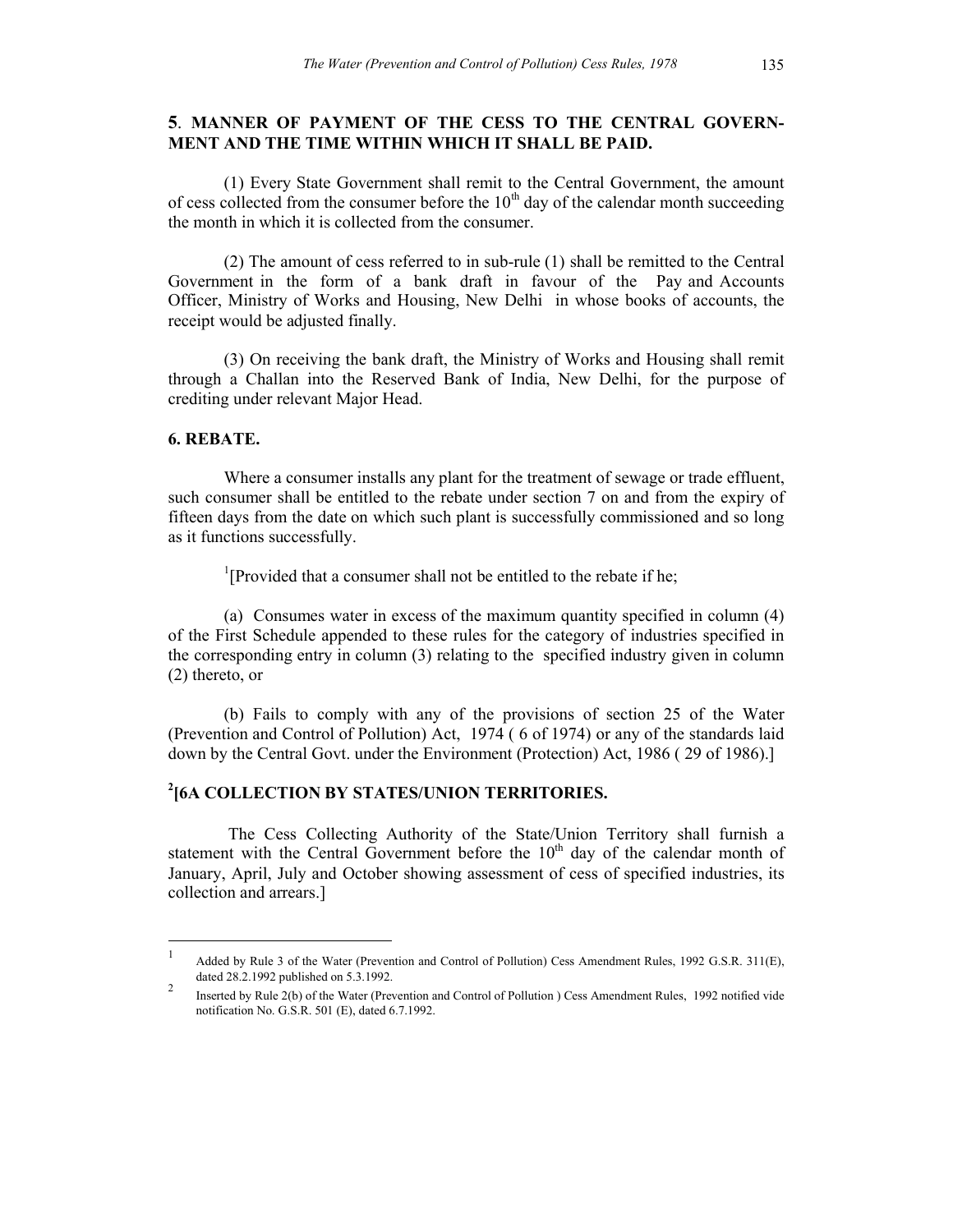### **7**. **POWERS TO BE EXERCISED BY THE OFFICERS OR THE AUTHORITY OF THE STATE GOVERNMENT UNDER SECTION 9.**

The Officer or authority of the State Government specially empowered under section 9 shall have in addition to the powers referred to in clauses (a) and (b) of than section, the powers to : -

- (i) inspect the manufacturing process or plants of the consumer;
- (ii) inspect the water supply systems and installations in the plant of the consumer;
- (iii) inspect waste treatment system and installations in the plant of the consumer;
- (iv) inspect the drainage system and installations, including storm water disposal in the plant of the consumer;
- (v) call for and inspect records relating to the use and consumption of materials and water, and those relating to production, in the plant of the consumer;
- (vi) call for and inspect the records relating to the power consumption in the plant of the consumer; and
- (vii) call for any other information or records relating to the supply, consumption and treatment of water in the plant of the consumer.

### **8**. **AUTHORITY TO IMPOSE PENALTY UNDER SECTION 11.**

The authority to impose penalty under section 11 shall be the assessing authority.

### **9**. **APPEAL.**

 $\overline{a}$ 

(1) Any consumer aggrieved by an order of assessment made under section 6 or by an order imposing penalty made under section 11 may appeal in Form II annexed hereto, to a Committee (hereinafter referred to as the appellate committee) consisting of -

- (a) where the assessing authority is the member secretary of the Central Board , the Chairman of the Board, who shall be the Chairman of the Committee, and two members of that Board, to be nominated by the Chairman thereof; <sup>1</sup>[and in those Union Territories where Pollution Control Committees have been constituted by the Administrator/Lt. Governor, the Chairman of such Committee and two members to be nominated by the Chairman thereof];
- (b) where the assessing authority is the member secretary of the State Board, the Chairman of that Board who shall be the chairman of the Committee, and two members of that Board, to be nominated by the Chairman thereof.

<sup>1</sup> Added by Rule 2(C) of the Water (Prevention and Control of Pollution ) Cess Amendment Rules, 1992, notified by notification No. G.S.R. 501 (E), dated 6.7.1992.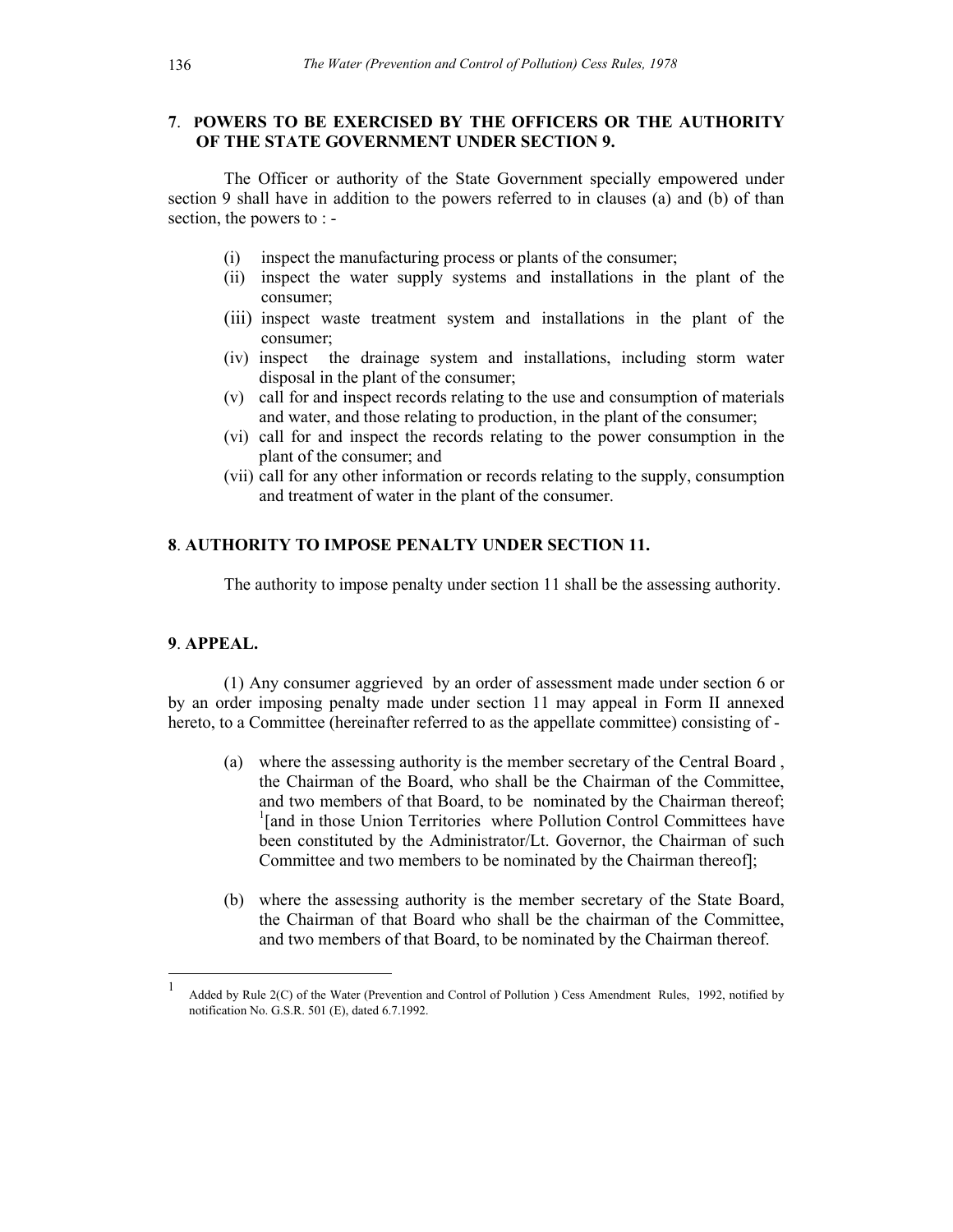(2) Such appeal shall state the facts of the case and the grounds relied upon by the appellant for preferring the appeal and shall be accompanied by a copy of the order assessment made under section 6 or a copy of the order imposing penalty made under section 11, as the case may be.

(3) Such appeal shall be preferred within a period of thirty days from the date of communication of the order of assessment or the order imposing penalty on the appellant:

Provided that if the Chairman of the appellate Committee is satisfied that there was good and sufficient reason for the delay in preferring the appeal, he may, for reasons to be recorded in writing allow the appeal to be preferred after the expiry of the aforesaid period of thirty days and before the expiry of forty-five days from the date of communication of the order of assessment, or the order imposing penalty, on the appellant.

(4) Every appeal shall be accompanied by a fees of rupees fifty.

[ No. Q-17013/1/78-EPC] MIR NASRULLAH, Jt. Secretary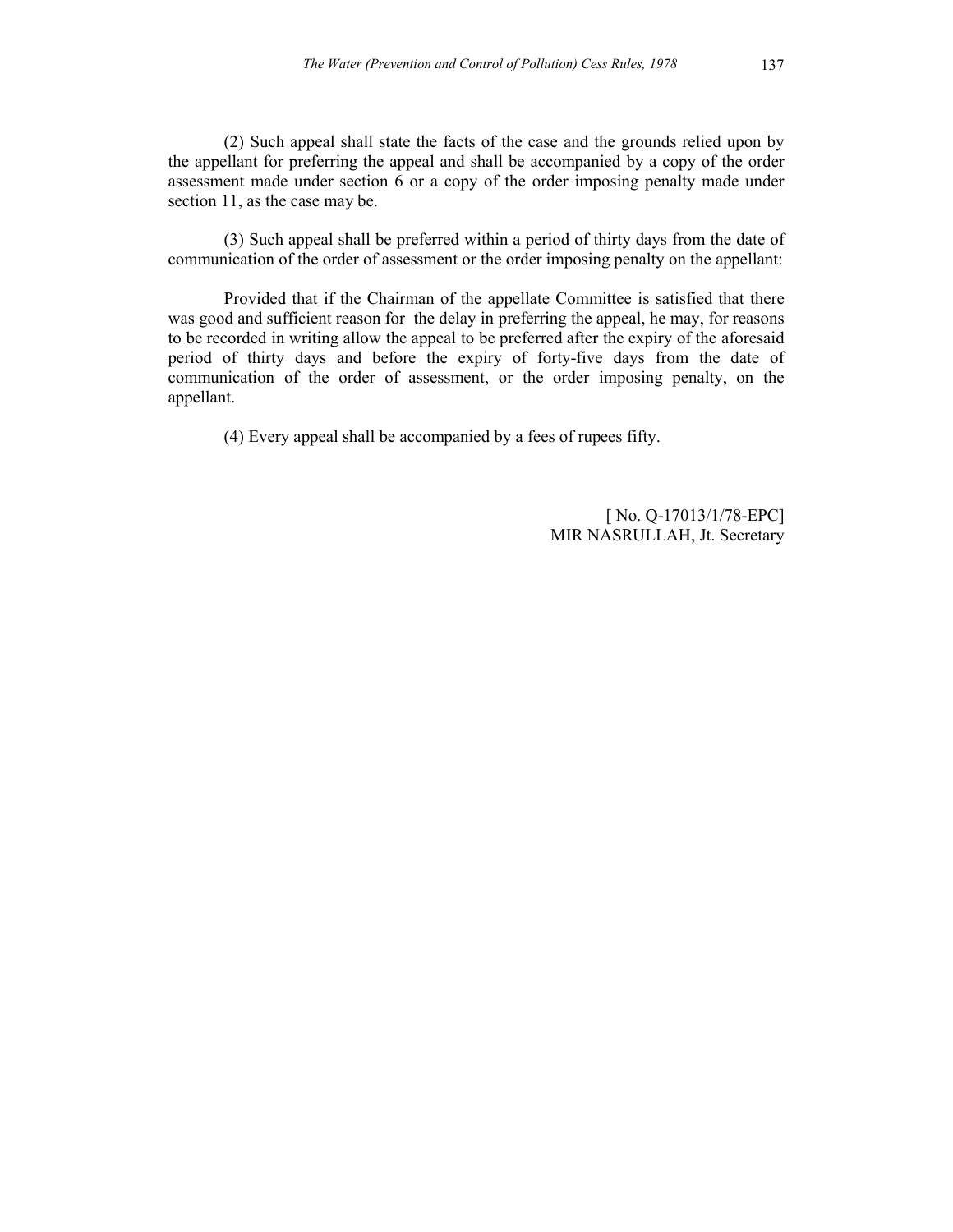## **FORM I**

## ( See rule 4)

|  |  |  |  | Return regarding Water consumed during the month of |  |  |  |
|--|--|--|--|-----------------------------------------------------|--|--|--|
|  |  |  |  |                                                     |  |  |  |

| Name and<br>Address<br>of<br>the<br>Consumer |                                | Purpose for<br>which water<br>consumed | Reading<br>at<br>the<br>beginning of<br>the first day<br>of<br>the<br>calendar<br>month under<br>report | Reading<br>the<br>at<br>of<br>end<br>the<br>last<br>of<br>day<br>calendar<br>month<br>under<br>report | Quantity<br>of<br>water<br>consumed<br>Kilo<br>in<br>litres | If the meter<br>was out of<br>order<br>the<br>monthly<br>average<br>consumption<br>of water for<br>the previous<br>3 months of<br>working | Quantity of<br>water<br>qualifying<br>for rebate<br>according<br>the<br>to<br>assessee | Remarks<br>$(*)$ |  |  |  |
|----------------------------------------------|--------------------------------|----------------------------------------|---------------------------------------------------------------------------------------------------------|-------------------------------------------------------------------------------------------------------|-------------------------------------------------------------|-------------------------------------------------------------------------------------------------------------------------------------------|----------------------------------------------------------------------------------------|------------------|--|--|--|
|                                              |                                |                                        |                                                                                                         |                                                                                                       |                                                             | period                                                                                                                                    |                                                                                        |                  |  |  |  |
| $\mathbf{1}$                                 |                                | $\overline{2}$                         | 3                                                                                                       | $\overline{4}$                                                                                        | 5                                                           | 6                                                                                                                                         | 7                                                                                      | 8                |  |  |  |
| 1.                                           |                                | Industrial cooling                     | (i)                                                                                                     |                                                                                                       | from Municipal water supply mains                           |                                                                                                                                           |                                                                                        |                  |  |  |  |
|                                              |                                | spraying in mine                       | (ii)                                                                                                    | from well/tubewell                                                                                    |                                                             |                                                                                                                                           |                                                                                        |                  |  |  |  |
|                                              | pits or<br>feed                | boilers                                |                                                                                                         | (iii)<br>from canal                                                                                   |                                                             |                                                                                                                                           |                                                                                        |                  |  |  |  |
|                                              |                                |                                        | from river<br>(iv)<br>(v)<br>from any other source                                                      |                                                                                                       |                                                             |                                                                                                                                           |                                                                                        |                  |  |  |  |
| 2.                                           | Domestic                       |                                        | (i)<br>from Municipal water supply mains                                                                |                                                                                                       |                                                             |                                                                                                                                           |                                                                                        |                  |  |  |  |
|                                              | purpose                        |                                        | from well/tubewell<br>(ii)                                                                              |                                                                                                       |                                                             |                                                                                                                                           |                                                                                        |                  |  |  |  |
|                                              |                                |                                        | (iii)                                                                                                   | from canal                                                                                            |                                                             |                                                                                                                                           |                                                                                        |                  |  |  |  |
|                                              |                                |                                        | (iv)                                                                                                    | from river                                                                                            |                                                             |                                                                                                                                           |                                                                                        |                  |  |  |  |
|                                              |                                |                                        | (v)                                                                                                     | from any other source                                                                                 |                                                             |                                                                                                                                           |                                                                                        |                  |  |  |  |
| 3.                                           | Processing                     |                                        | (i)                                                                                                     | from Municipal water supply mains                                                                     |                                                             |                                                                                                                                           |                                                                                        |                  |  |  |  |
|                                              | whereby<br>water               |                                        | (ii)                                                                                                    | from well/tubewell                                                                                    |                                                             |                                                                                                                                           |                                                                                        |                  |  |  |  |
|                                              | gets polluted and              |                                        | (iii)                                                                                                   | from canal                                                                                            |                                                             |                                                                                                                                           |                                                                                        |                  |  |  |  |
|                                              | the pollutants are             |                                        | (iv)                                                                                                    | from river                                                                                            |                                                             |                                                                                                                                           |                                                                                        |                  |  |  |  |
|                                              | easily<br>bio-<br>degradable   |                                        | (v)                                                                                                     | from any other source                                                                                 |                                                             |                                                                                                                                           |                                                                                        |                  |  |  |  |
| $\overline{4}$ .                             |                                |                                        |                                                                                                         |                                                                                                       |                                                             |                                                                                                                                           |                                                                                        |                  |  |  |  |
|                                              | Processing<br>whereby<br>water |                                        | (i)<br>(ii)                                                                                             | from Municipal water supply mains<br>from well/tubewell                                               |                                                             |                                                                                                                                           |                                                                                        |                  |  |  |  |
|                                              | gets polluted and              |                                        | (iii)                                                                                                   | from canal                                                                                            |                                                             |                                                                                                                                           |                                                                                        |                  |  |  |  |
|                                              | the pollutants are             |                                        | (iv)                                                                                                    | from river                                                                                            |                                                             |                                                                                                                                           |                                                                                        |                  |  |  |  |
|                                              | not easily<br>bio-             |                                        | (v)                                                                                                     | from any other source                                                                                 |                                                             |                                                                                                                                           |                                                                                        |                  |  |  |  |
|                                              | degradable<br>and              |                                        |                                                                                                         |                                                                                                       |                                                             |                                                                                                                                           |                                                                                        |                  |  |  |  |
|                                              | are toxic.                     |                                        |                                                                                                         |                                                                                                       |                                                             |                                                                                                                                           |                                                                                        |                  |  |  |  |

(\*) for claiming rebate under Col.. 7 the assessee shall indicate in this column the analytical and other reports annexed to this return in support of this claim

> Signature of the consumer Name Address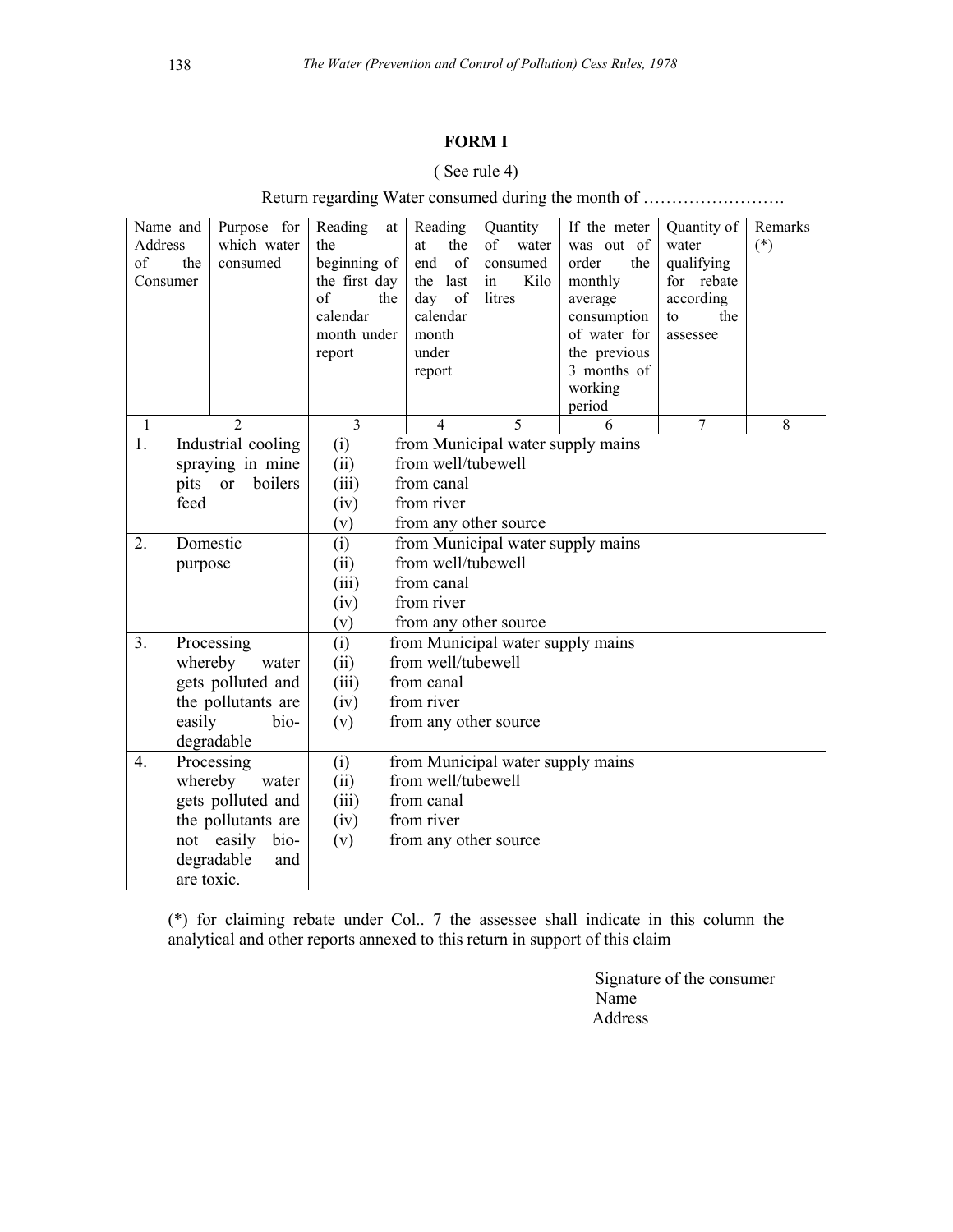### **ANNEXURE TO FORM I**

Report of Analysis to treated effluent showing performance of the treatment plant -For the month of …………………………………

> Sample collected on ……………………. Sample tested on ……………………….. By the laboratories………………………

| S.No. | Polluting<br>parameters<br>as  <br>mentioned in the limits<br>conditions imposed   ranges<br>under<br>under<br>granted<br>section $25/26$ of the conditions<br>Water (Prevention<br>Control<br>and<br>of<br>Pollution) Act, 1974 | Maximum<br>permissible<br><sub>or</sub><br>consent allowed<br><b>as</b><br>consent<br>per | Concentration<br>of range of<br>parameters as<br>per report | There<br>was<br>break down<br>or failure of $\vert$<br>the plant | Dates on which<br>which<br>On<br>under<br>performance<br>was noticed |
|-------|----------------------------------------------------------------------------------------------------------------------------------------------------------------------------------------------------------------------------------|-------------------------------------------------------------------------------------------|-------------------------------------------------------------|------------------------------------------------------------------|----------------------------------------------------------------------|
|       |                                                                                                                                                                                                                                  |                                                                                           |                                                             |                                                                  |                                                                      |

| Address |
|---------|

## **1 [FORM IA**

### [See rule  $4(2)$ ] Name of the Board :

No. Dated

Notice under Section 5(2) of the Water (Prevention and Control of Pollution) Cess Act, 1977 (36 of 1977).

To,

 $\overline{a}$ 

Name and Address of the Consumer : Assessment period

Whereas you were required to furnish a return as provided under sub-section (1) of Section 5 of the Water (Prevention and Control of Pollution) Cess Act, 1977 ( 36 of 1977) read with sub-rule (1) of Rule 4 of the Water (Prevention and Control of Pollution) Cess Rules, 1978, by the  $5<sup>th</sup>$  of

<sup>1</sup> Inserted by Rule 4 of the Water (Prevention and Control of Pollution) Cess Amendment Rules, 1992, G.S.R.311 (E), dated 28.2.1992.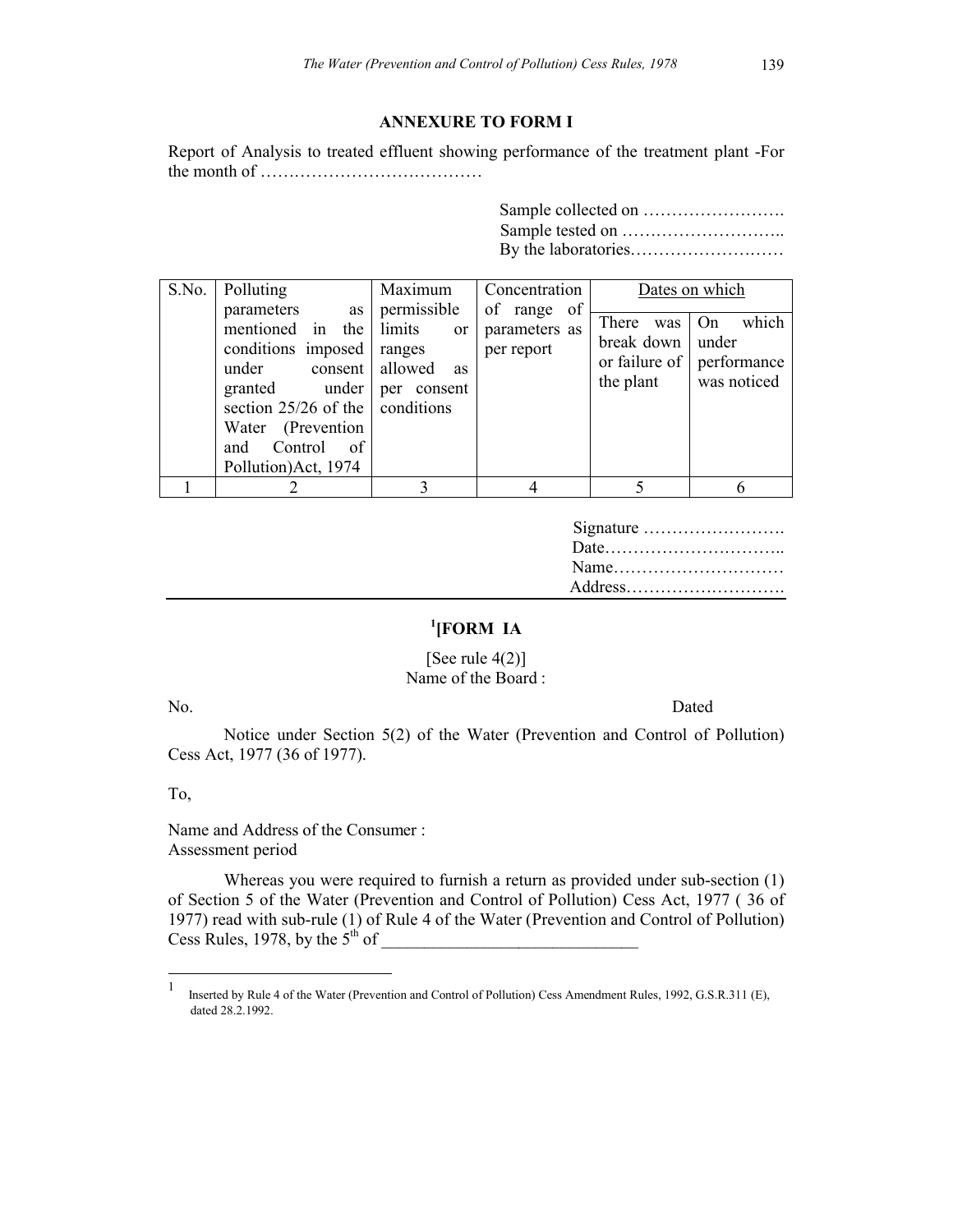And whereas you have filed to furnish the returns by the said date :

Now, therefore, you are hereby called upon to furnish the return within 7 days from the date of receipt of this Notice.

In case no return is received within the said period of 7 days, action will be taken for making assessment as per sub-section (1A) of section 6 of the aforesaid Act, ex-parte besides initiating any other legal action as per law against you.

Issuing Authority

Place: Name ……………………… Date : Address……………………. …………………………………………

# **FORM II** (See rule 9)

(FORM OF MEMORANDUM OF APPEAL)

| (here mention the name and designation of the authority) |  |
|----------------------------------------------------------|--|

Memorandum of appeal under section 13 of the Water (Prevention and Control of Pollution) Cess Act, 1977.

Appeal No……………………..of 19……. ……………………………………………. ……………………………………………. …………………………………………….

(here furnish complete postal address) ……………………Appellant

Vs.

…………………………………………. …………………………………………. …………………………………………. (here mentioned the name and designation of

assessing authority)

……………..Respondent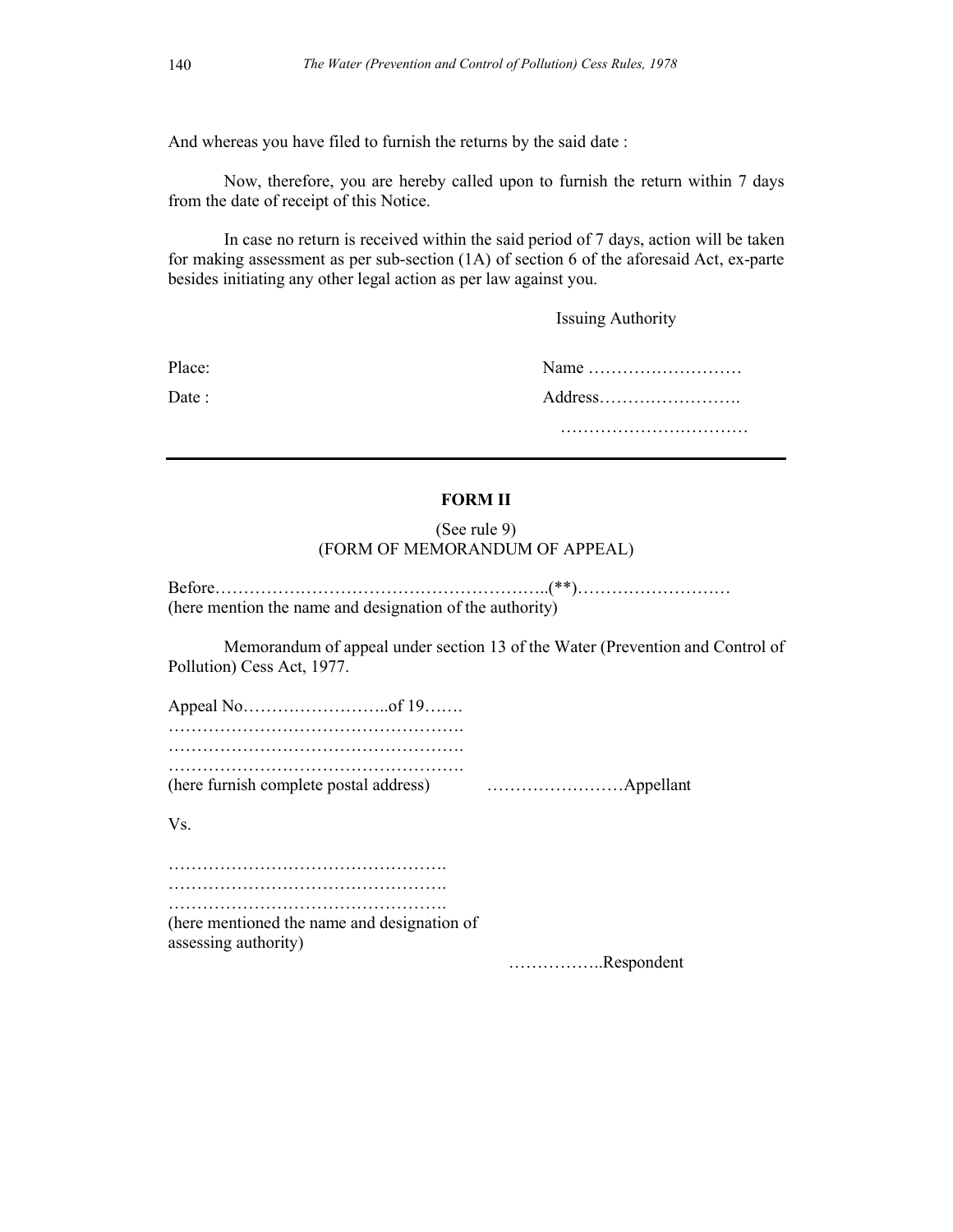The appellant named above, begs to prefer this memorandum of appeal against the order dated…………………… passed by ……………………. on the following facts and grounds :

### **FACTS**

#### (here briefly mention the facts of the case)

### **GROUND**

(here mention the grounds on which the appeal is made)

- 1. 2.
- 3.
- 4.

### **PRAYER**

In the light of what is stated above, the appellant respectfully prays that he/she/it may be exempted from the payment of Cess.

he/she/it may be allowed a rebate of 70 per cent as provided for in the Act and the amount of Cess reduced to Rs…………………………………

the amount of Cess has not been correctly assessed and that it may be reduced to Rs……………..

the penalty imposed on him/her/it has been wrongfully imposed and should be set aside.

the penalty imposed on him/her/it is excessive and should be suitably reduced on the basis of the facts as stated.

2. The amount of Rs…………………….. (Rupees……………………….) as fee for this appeal has been paid to……….…………………………vide receipt No……………………………dated……………………………….

Place : Signature of the Appellant Date : Name Address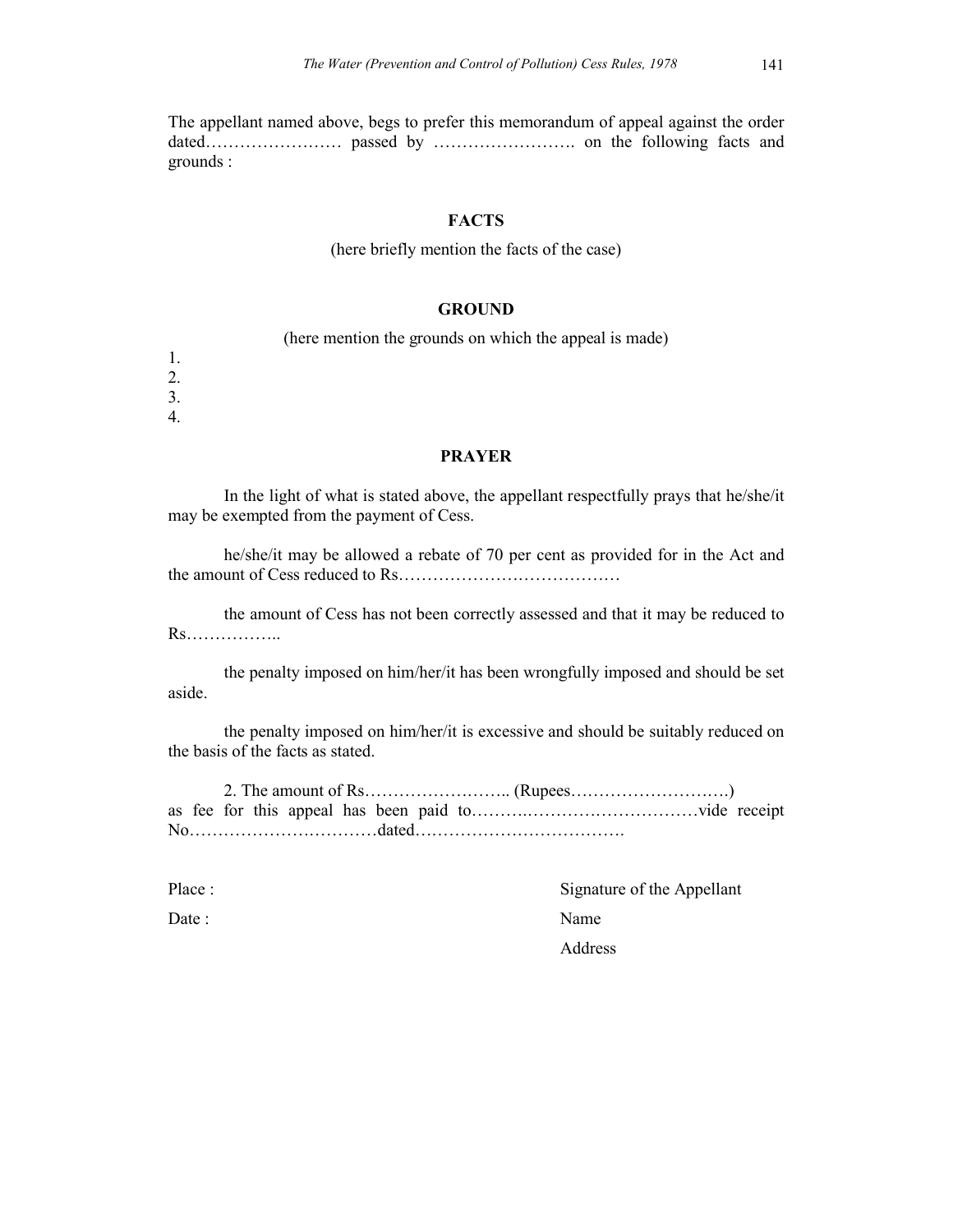## **1 [SCHEDULE**

# **(See rule 6)**

| SI.<br>No. | <b>Name of Industry</b>      | Category                      | <b>Maximum quantity of Water</b>                                                                                                                                                  |  |  |  |
|------------|------------------------------|-------------------------------|-----------------------------------------------------------------------------------------------------------------------------------------------------------------------------------|--|--|--|
| 1          | 2                            | 3                             | 4                                                                                                                                                                                 |  |  |  |
| 1.         | Ferrous Metallurgical        | Integrated Iron & Steel       | 20 Cubic metres per tonne of<br>finished steel                                                                                                                                    |  |  |  |
| 2.         | Non-ferrous<br>Metallurgical | <b>Copper Smelters</b><br>(a) | 100 Cubic metres as per tome<br>of copper produced.                                                                                                                               |  |  |  |
|            |                              | Zinc Smelters<br>(b)          | 50 Cubic metres per tonne of<br>Zinc metal produced                                                                                                                               |  |  |  |
| 3.         | Chemical                     | (a) Caustic Soda              |                                                                                                                                                                                   |  |  |  |
|            |                              | (i) Mercury cell process      | 5 Cubic metres per tonne of<br>caustic<br>soda<br>produced<br>(excluding cooling water) and<br>5cubic metres per tonne of<br>caustic<br>soda<br>produced<br>for<br>cooling water. |  |  |  |
|            |                              | (ii) Membrane Cell process    | 5 Cubic metres per tonne of<br>caustic soda including cooling<br>water                                                                                                            |  |  |  |
| 4.         | Textile                      | (a) Manmade fibre             |                                                                                                                                                                                   |  |  |  |
|            |                              | $(i)$ Nylon & Polyester       | 170 Cubic metre per tonne fibre<br>produced.                                                                                                                                      |  |  |  |
|            |                              | (ii) Viscose rayon            | 200 Cubic metre per tone of<br>fibre produced                                                                                                                                     |  |  |  |
| 5.         | Paper                        | (a) Small Pulp and Paper      |                                                                                                                                                                                   |  |  |  |
|            |                              | (i) Agro-residue based        | 200 Cubic metre tonne of paper                                                                                                                                                    |  |  |  |
|            |                              | (ii) Waste Paper based        | 75 Cubic metre tonne of paper                                                                                                                                                     |  |  |  |
|            |                              | (b) Large Pulp and Paper      |                                                                                                                                                                                   |  |  |  |
|            |                              | (i) Pulp and Paper            | 250 Cubic metre per tonne of<br>paper                                                                                                                                             |  |  |  |

 $\bar{1}$ <sup>1</sup> Added by Rule 5 of the Water (Prevention and Control of Pollution) Cess Amendment Rules, 1992, G.S.R.311 (E), dated 28.2.1992